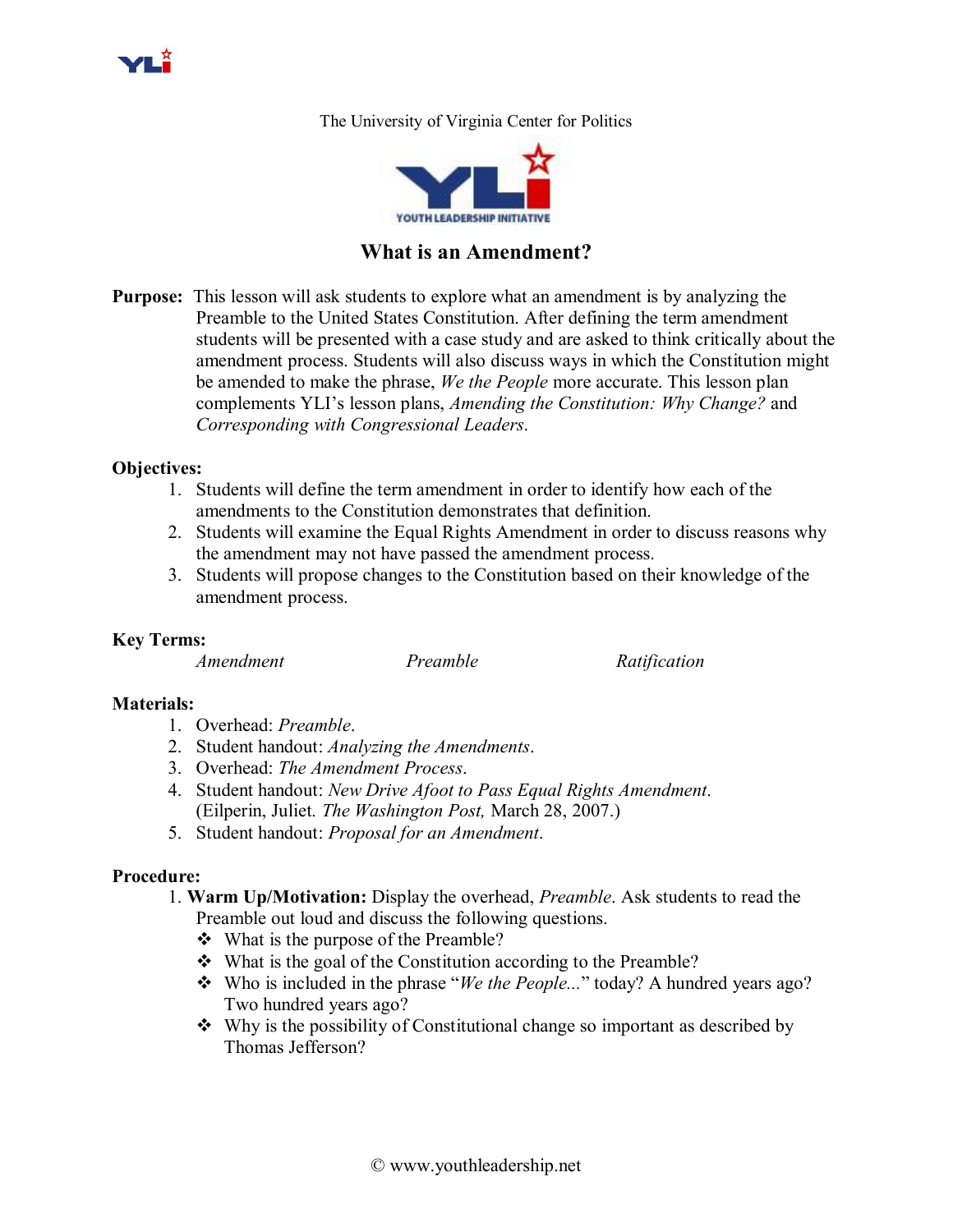

2. Place the term *Amendment* on the board or overhead and ask students to give their definition of the term. Answers might include a change, way to create new rules for the country, a way to establish rights for people. After reviewing their answers ask the students to think about the following statement.

An amendment is a change in the function or structure of government that extends the statement *We the People…*to all citizens.

- 3. Read the first amendment together as a class. Does this amendment fit our definition of Amendment? What is the purpose of the amendment? Does it seek to protect rights and allow us to be full members of our nation? Where do these rights come from?
- 4. Break the students into pairs and have them examine an amendment or several amendments. Using the student handout, *Analyzing the Amendments* students should explain the purpose of the amendment and how it makes the statement, *We the People* true. When students have completed the activity have them share their observations. Discuss the following questions:

v How has the process of amendment made the phrase, *We the People* more accurate?

- $\triangle$  How does this amendment protect the natural rights of citizens?
- $\cdot$  Does this amendment change the structure or function of the government?

 $\cdot$  How do the amendments prove that the Constitution is a living document? Note: Not all the amendments will fit the definition upon immediate inspection. Amendment XVIII doesn't fit the definition but its repeal does. Other difficult amendments include XVI, XXI and XXIII- you might assign those to more advanced students.

5. Display the overhead, *The Amendment Process*. Working in groups have the students discuss the cartoon. Distribute the student handout, *New Drive Afoot to Pass Equal Rights Amendment*. Review the definition of *amendment* as discussed earlier in the lesson. As a class read the focus questions for the article and make sure that students understand that they will be forming an opinion about the Equal Rights Amendment. Students should read independently and highlight information that will help them in answering the focus questions.

Sites for additional information about the Equal Rights Amendment: The list includes sites both for and against the Amendment.

[www.equalrightsamendment.org](http://www.equalrightsamendment.org/) – Site in support of the ERA [www.now.org/issues/economic/eratext.html](http://www.now.org/issues/economic/eratext.html-)- National Organization for Women [www.nrlc.org/Federal/ERA/ERASenateLetter032907.html](http://www.nrlc.org/Federal/ERA/ERASenateLetter032907.html) National Right to Life, letter to the Senate against passing the ERA [www.4ERA.org](http://www.4era.org/) 4 ERA- Pro-amendment group [www.eagleforum.org](http://www.eagleforum.org/)  Conservative site opposed to the ERA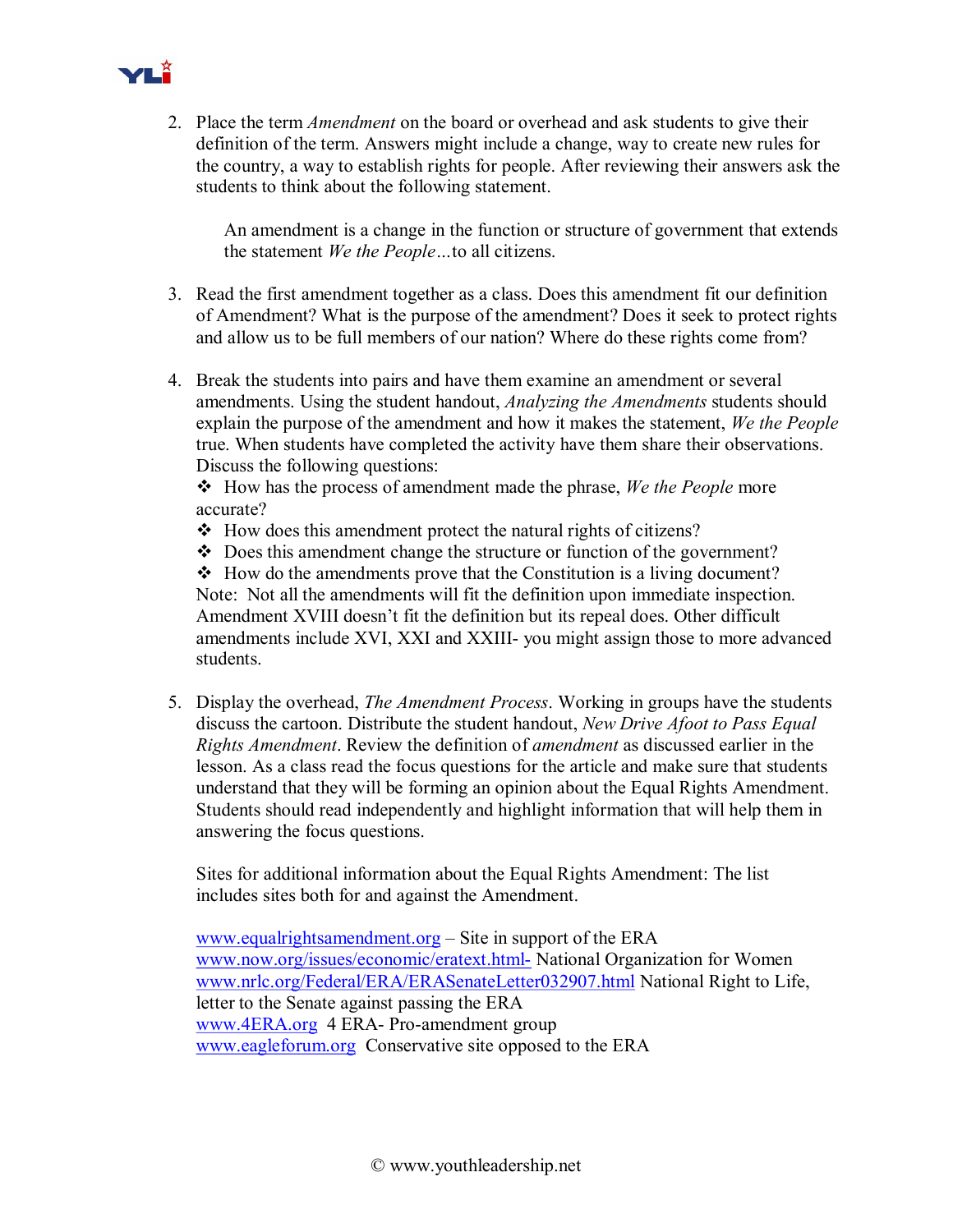

6. To assess student understanding of the term *amendment* and the amendment process, distribute the student handout, *Proposing an Amendment*. Using the criteria established earlier in the lesson, students will support a proposal for or against the Equal Rights Amendment by writing a letter to a Congressional representative. For additional help in writing to a representative see the YLI lesson plan, *Corresponding with Congressional Leaders*.

**Extension Activity:** Ask the students to make proposals for future amendments. Students should discuss the pros/cons of the proposals and try to identify possible unintended consequences of such amendments. Have students write letters to the editor of your local paper in support of the amendments or send your letters to YLI for inclusion in National Constitutional Convention in Washington, DC on October 19<sup>th</sup>.

Youth Leadership Initiative University of Virginia Center for Politics 2400 Old Ivy Rd. Charlottesville, VA 22904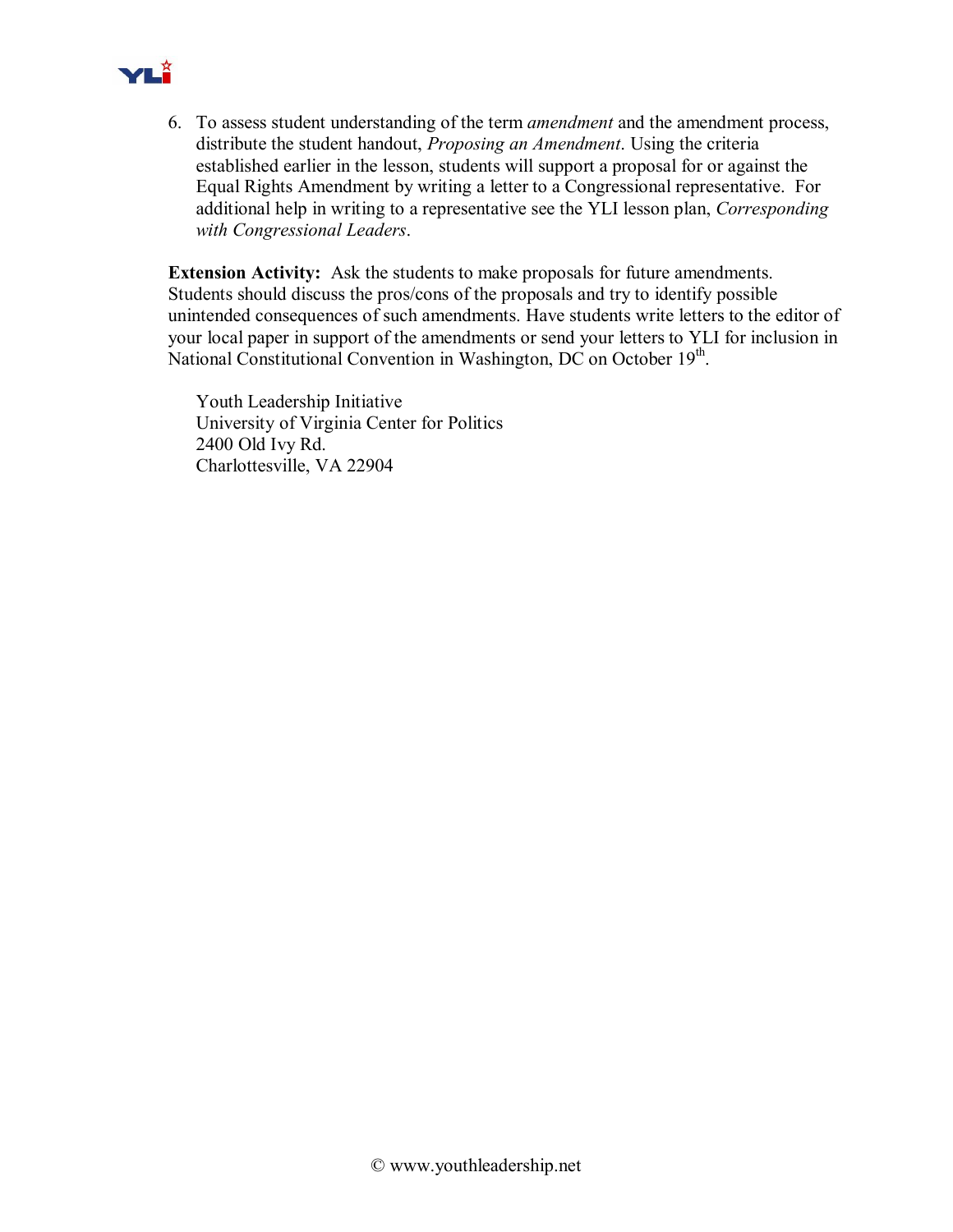

# **The Preamble**



#### **Thomas Jefferson's Quotes on the Constitution:**

Nothing is more likely than that the enumeration of powers is defective. This is the ordinary case of all human works. Let us go on perfecting it by adding by way of amendment to the Constitution those powers which time and trial show are still wanting.

To Wilson Nicholas, 1803

No Society can make a perpetual constitution, or even a perpetual law.

To James Madison, 1789

- \* In what ways would the United States Constitution have been "defective" in 1789?
- v How has the use of Constitutional amendment promoted the extension of freedom described in the Declaration of Independence?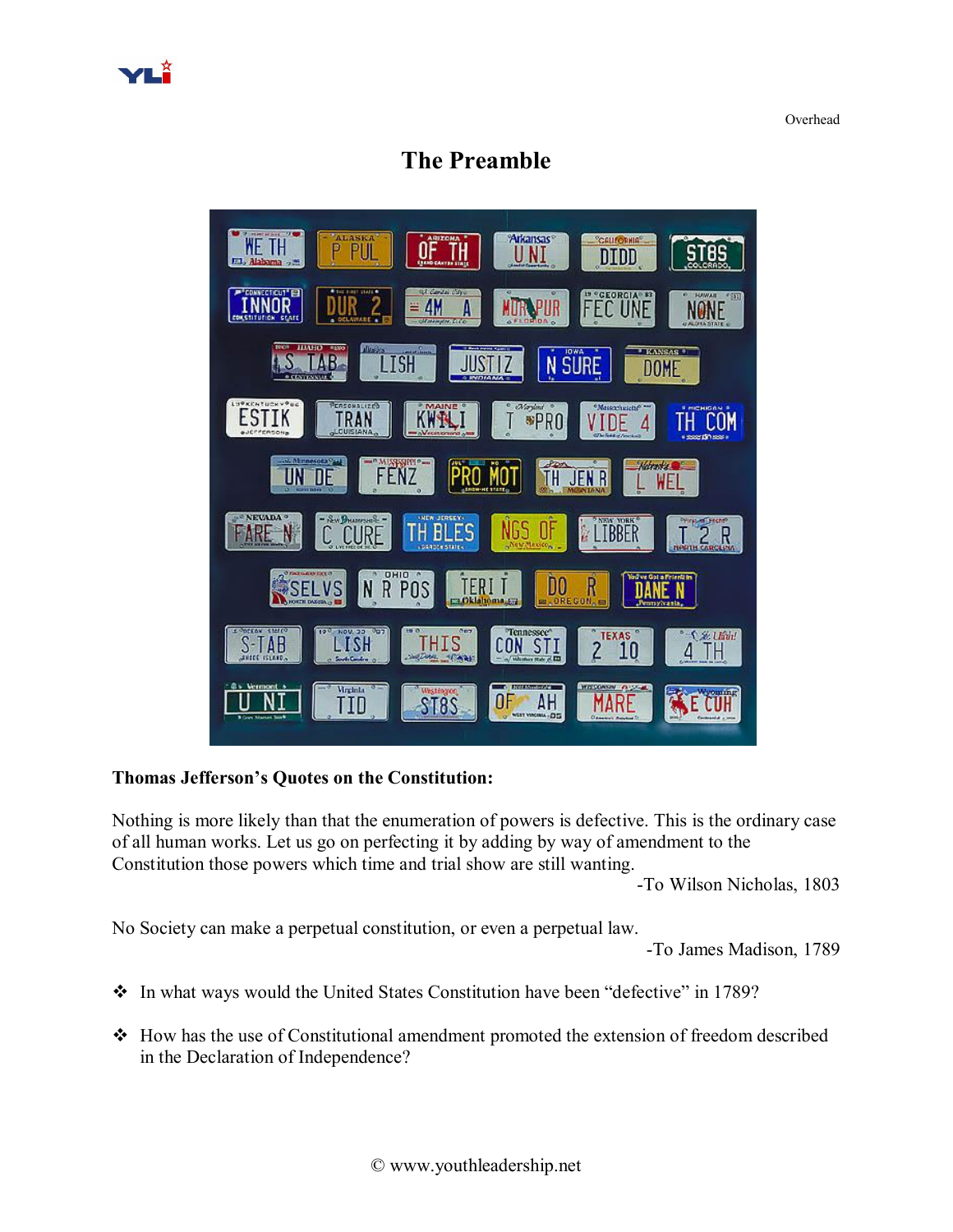

Overhead



## **The Amendment Process**

Jeff Parker, 2002. *Florida Today.* [www.caglecartoons.](http://www.caglecartoons/)com

- What does the boy in the cartoon represent? The train?
- $\div$  What is the cartoonist saying about the amendment process?
- Why does the amendment process take so long? What are the advantages and disadvantages of such a long process?
- v According to our discussion of the term "amendment" would either of the amendments waiting for passage in this cartoon fit our definition? Why or why not?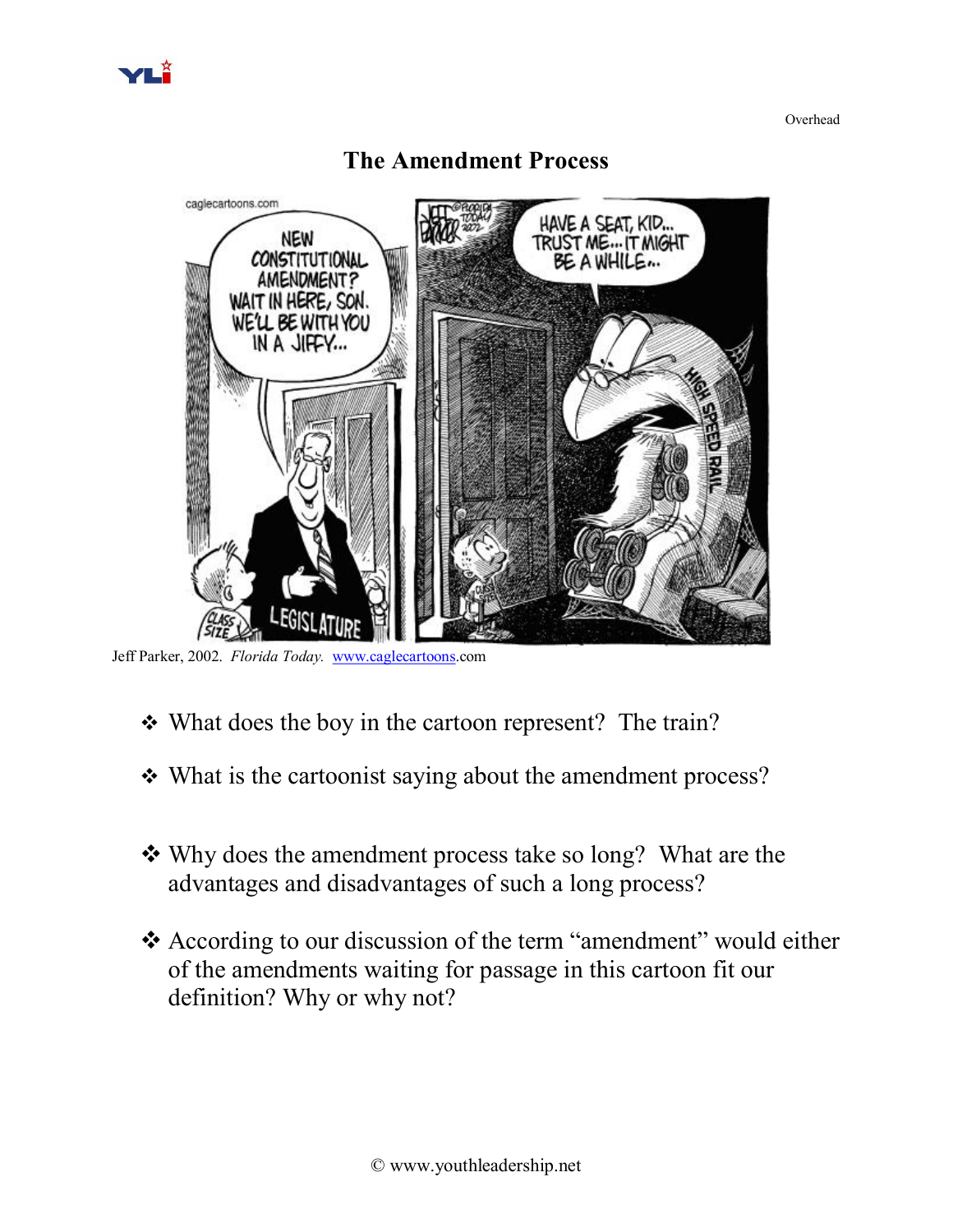Student handout

# **Analyzing the Amendments**

| Amendment | <b>Purpose</b> | Does it change the function or<br>structure of government? | Does it make the statement,<br>We The Peopletrue? |
|-----------|----------------|------------------------------------------------------------|---------------------------------------------------|
|           |                |                                                            |                                                   |
|           |                |                                                            |                                                   |
|           |                |                                                            |                                                   |
|           |                |                                                            |                                                   |
|           |                |                                                            |                                                   |
|           |                |                                                            |                                                   |
|           |                |                                                            |                                                   |
|           |                |                                                            |                                                   |
|           |                |                                                            |                                                   |
|           |                |                                                            |                                                   |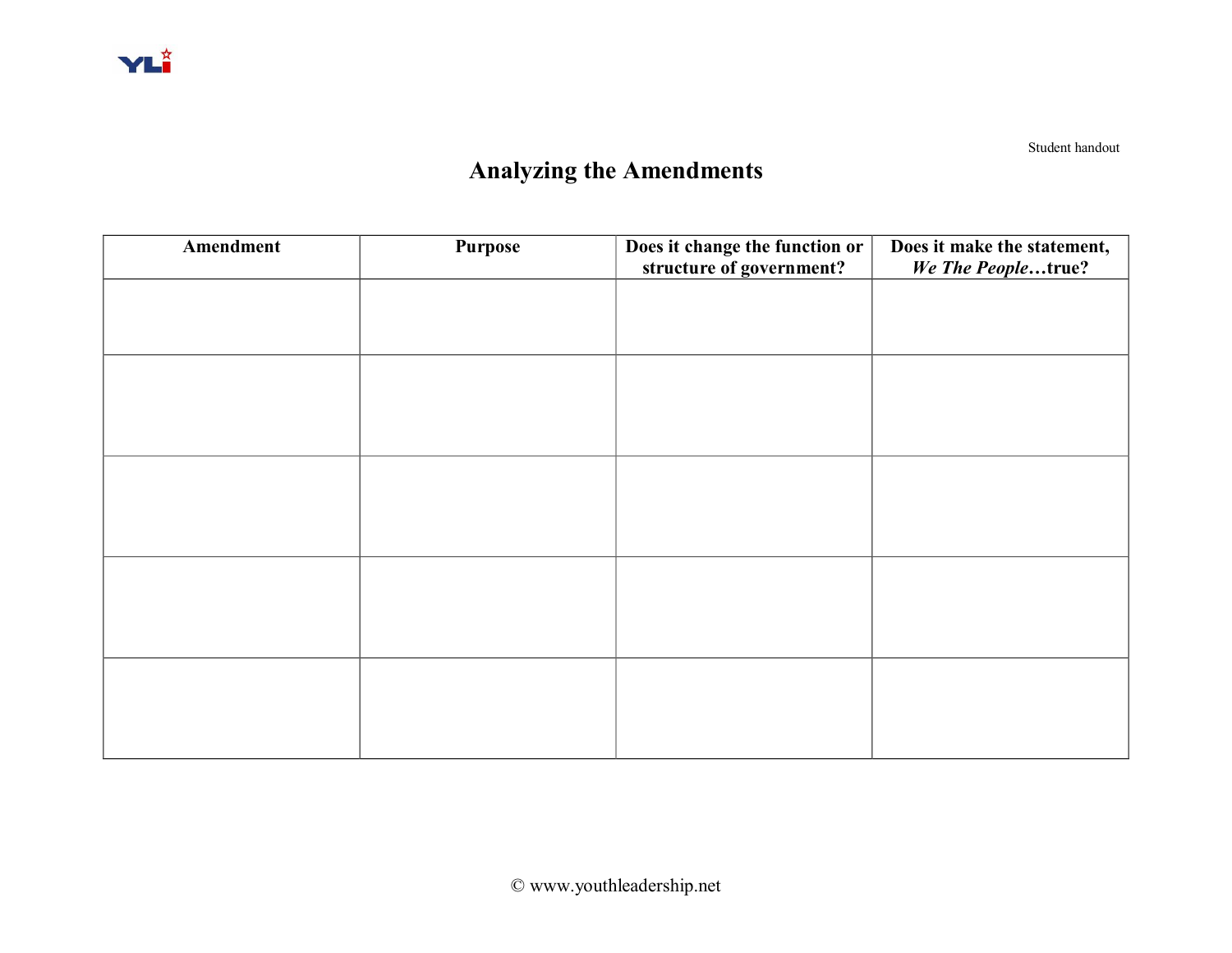

#### *New Drive Afoot to Pass Equal Rights Amendment* **Wednesday, March 28, 2007; A01 New Drive Afoot to Pass Equal Rights Amendment By Juliet Eilperin, Washington Post Staff Writer**

Federal and state lawmakers have launched a new drive to pass the Equal Rights Amendment, reviving a feminist goal that faltered a quarter-century ago when the measure did not gain the approval of three-quarters of the state legislatures.

The amendment, which came three states short of enactment in 1982, has been introduced in five state legislatures since January. Yesterday, House and Senate Democrats reintroduced the measure under a new name – the Women's Equality Amendment – and vowed to bring it to a vote in both chambers by the end of the session.

The renewed push to pass the ERA, which passed the House and Senate overwhelmingly in 1972 and was ratified by 35 states before skidding to a halt, highlights liberals' renewed sense of power since November's midterm elections. From Capitol Hill to Arkansas, legislators said they are seizing a political opportunity to enshrine women's rights in the Constitution.

"Elections have consequences, and isn't it true those consequences are good right now?" Sen. Barbara Boxer (D-Calif.) asked a mostly female crowd yesterday at a news conference, as the audience cheered. "We are turning this country around, bit by bit, to put it in a more progressive direction."

The amendment consists of 52 words and has one key line: "Equality of rights under the law shall not be denied or abridged by the United States or by any State on account of sex." That sentence would subject legal claims of gender discrimination to the same strict scrutiny given by courts to allegations of racial discrimination.

Although more states are considering ratifying the ERA now than at any other time in the past 25 years, activists still face serious hurdles. Every statewide officeholder in Arkansas endorsed the amendment this year, but the bill stalled in committee last week after Eagle Forum President Phyllis Schlafly came to Little Rock to testify against the measure.

In the 1970s, Schlafly and others argued that the ERA would lead to women being drafted by the military and to public unisex bathrooms. Today, she warns lawmakers that its passage would compel courts to approve samesex marriages and deny Social Security benefits for housewives and widows.

"It's very retro. It had 10 years of debate, very passionate debate for 10 years, and it was defeated," Schlafly said in an interview yesterday. "Anytime you get a fair forum where both sides are heard, we win."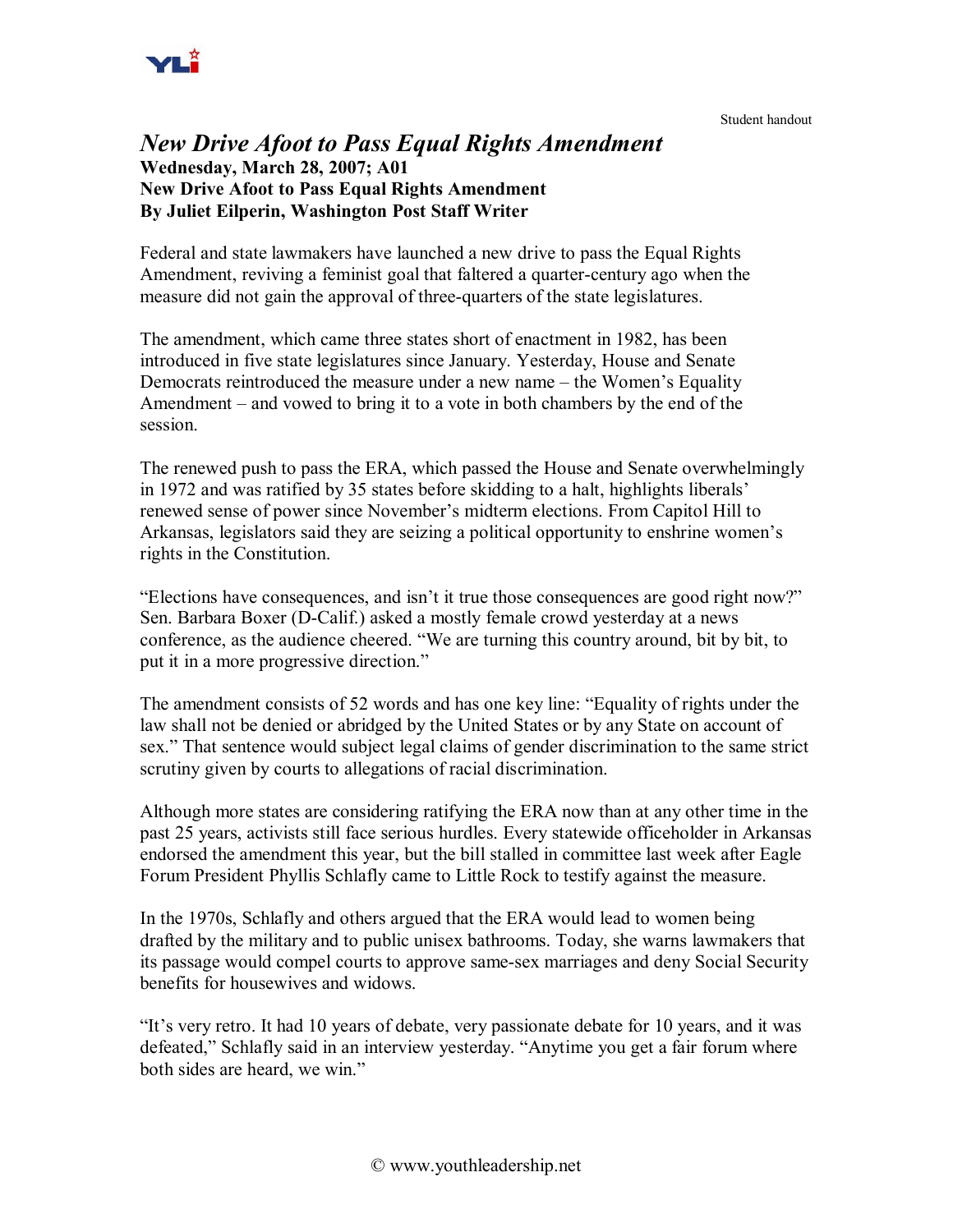

The ERA, originally introduced in Congress in 1923, gained popularity in the mid-1960s. In March 1972, it cleared the first of two hurdles: passing both chambers of Congress by the required two-thirds vote.

Thirty state legislatures ratified it the next year. Congress extended by three years its seven-year deadline for ratification, but the decade passed without approval by the required 38 states. ERA backers have since introduced the resolution in every Congress, but only now do they believe they have a realistic chance of success.

Legal scholars debate whether the 35 state votes to ratify the amendment are still valid. In 1997, three professors argued in the William and Mary Journal of Women and the Law that the ERA remained viable because in 1992 the Madison Amendment – which affects congressional pay raises – became the 27th constitutional amendment 203 years after it first won congressional approval. Under that precedent, advocates say, the ERA should become part of the Constitution once three-quarters of the states ratify it, no matter how long that takes.

Even backers of the amendment such as Rep. Jerrold Nadler (D-N.Y.) expect a legal battle on that question. They are reintroducing the amendment in Congress and hope to start the ratification process again from scratch.

Idella Moore, executive officer of Atlanta-based 4ERA, said she and other supporters are trying to convince Americans that it makes sense to adopt the amendment, even though people have not focused on the issue for years.

"It's a hell of a challenge," Moore said. "We're trying to reposition it back into the mainstream"

ERA backers have enjoyed limited success so far – Florida's House speaker has yet to assign the bill to committee and the Arkansas House Committee on State Agencies and Governmental Affairs deadlocked 10 to 10. But the drive has sparked a new national discussion on women's rights.

"I think we've made a lot of people think about this and say, 'Yes, this is the right thing to do,'" said Arkansas state Rep. Lindsley Smith (D), who sponsored the ERA and has vowed to bring it up again when the legislature reconvenes in 2009. "The question I get most frequently is 'Lindsley, I thought this already was in the Constitution.'"

Jay Barth, a professor of politics at Hendrix College in Conway, Ark., said the recent debate shows both the advances the women's movement has made in the South and its limitations.

"Gender equity has definitely become a nobrainer aspect of Democratic Party ideology, even in Southern states. Thirty years ago, that was not the case," Barth said. But he added that when it came to ratifying the amendment this year, "it certainly wasn't a priority for Democratic Party officials."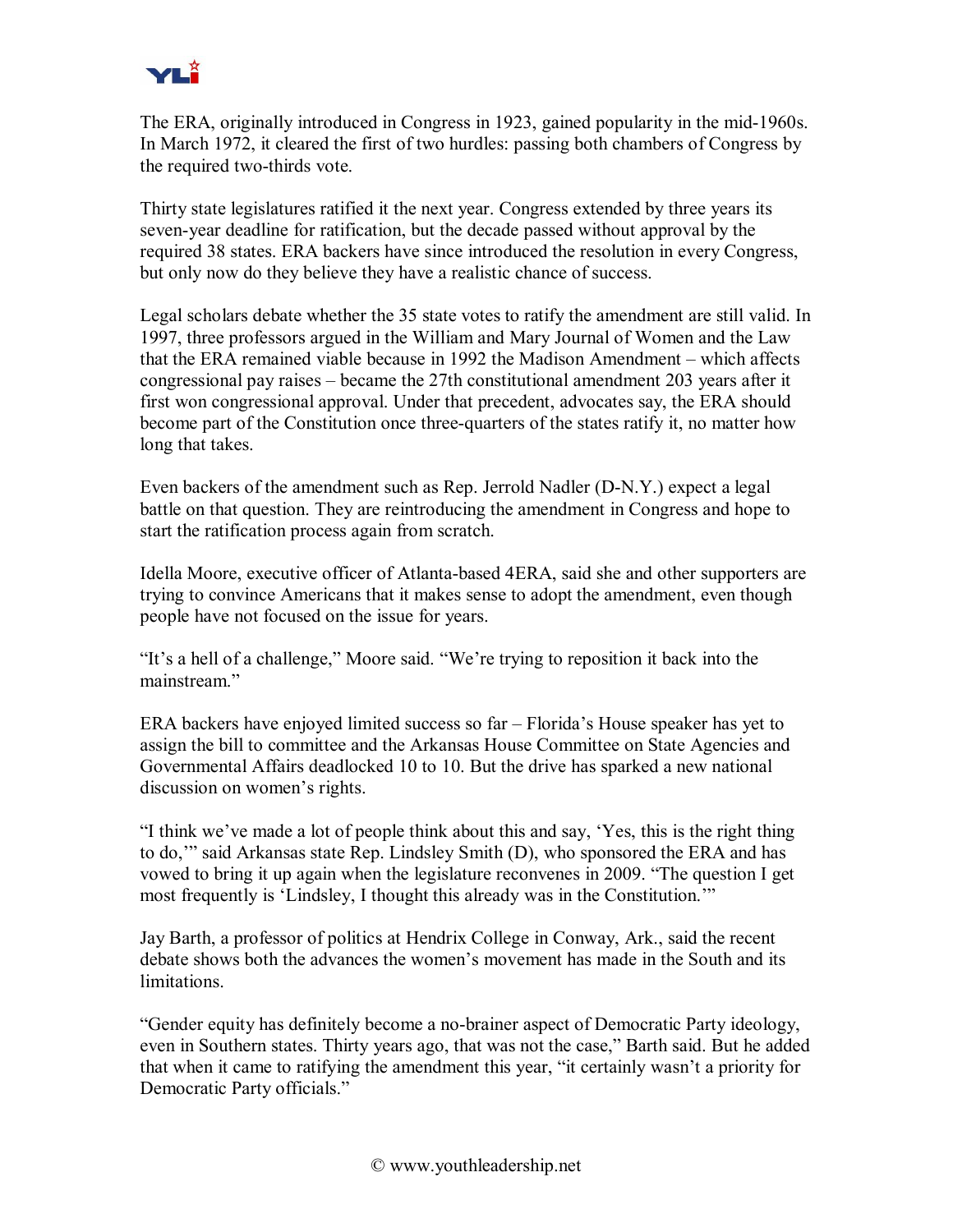

Opponents warn that enacting the amendment could produce unintended consequences. Arkansas state Rep. Dan Greenberg (R) said he opposes the measure because courts in two states have ruled that equal-rights amendments in state constitutions justify state funding for abortion.

"The more general language you have in a constitutional amendment, the more unpredictable the policy impact will be," Greenberg said.

Caroline Fredrickson, who directs the Washington office of the American Civil Liberties Union, said that "it's hard to predict" how courts would interpret the amendment. But she said it is more likely the ERA would allow women to sue for higher pay and other benefits. "It has really hampered women's ability to get fair treatment in the workplace and other aspects of their lives," she said.

It remains unclear whether the amendment – which has 194 House co-sponsors and 10 Senate co-sponsors and no longer includes a deadline for ratification  $-$  can get a twothirds vote in Congress. Nadler, who chairs the Judiciary subcommittee on the Constitution, civil rights, and civil liberties, said the bill will receive its first hearing in more than two decades and "is going to be one of the items at the top of the agenda."

In many ways, yesterday's news conference on Capitol Hill underscored how much has changed since Congress last voted on the ERA. As Digital Sisters Inc. chief executive Shireen Mitchell announced that her online site is working to marshal support for the bill, Feminist Majority President Eleanor Smeal quipped: "The last time around, we didn't have Digital Sisters."

*Staff researcher Rena Kirsch contributed to this report.* Copyright © 2007 The Washington Post Company

Purpose for reading questions:

- 1. What is the Equal Rights Amendment (ERA)? When was it introduced?
- 2. What obstacles have kept the ERA from being added to the Constitution?
- 3. Why is there renewed interest in passing the ERA?
- 4. What are the arguments against the Equal Rights Amendment?
- 5. Do you think that the amendment process should begin anew or should the amendment be added when the necessary numbers of states accept the amendment? Justify your response with evidence from the article.
- 6. Based on your understanding of the term amendment, do you think the ERA should be added to the Constitution?